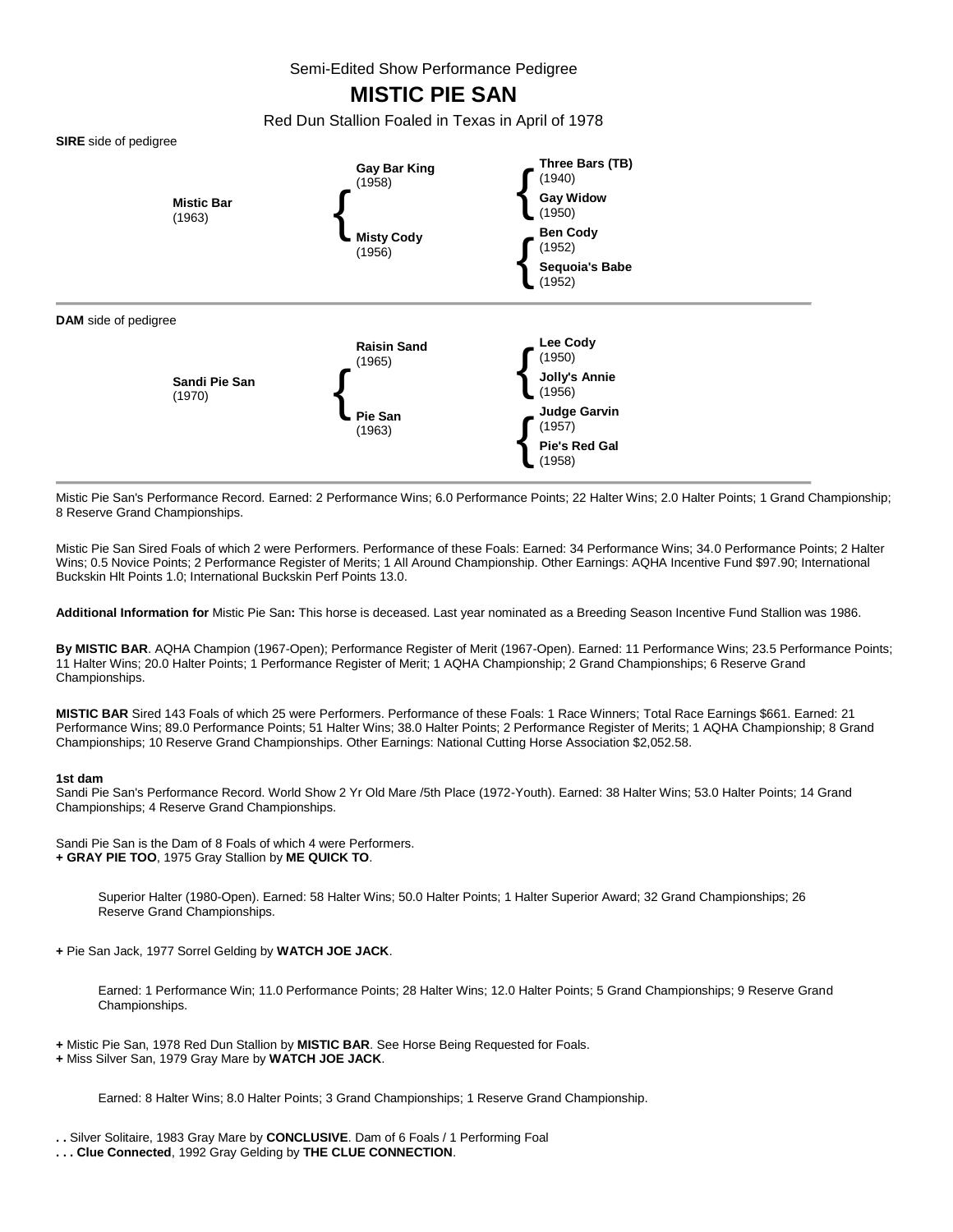Performance Register of Merit (1998-Amateur). Performance Register of Merit (1997-Open). Earned: 14 Performance Wins; 31.5 Performance Points; 2 Halter Wins; 3.5 Halter Points; 3 Novice Wins; 16.5 Novice Points; 2 Performance Register of Merits; 1 Grand Championship; 5 Reserve Grand Championships; 4 All Around Championships; 2 Reserve All Around Championships. Other Earnings: AQHA Incentive Fund \$1,078.25.

# **. . MS Blue Denium**, 1984 Gray Mare by **CONCLUSIVE**.

Reserve World Champion Weanling Mare (1984-Open). Earned: 11 Halter Wins; 23.0 Halter Points; 1 Reserve World Championship; 1 Grand Championship; 1 Reserve Grand Championship.

**. . . Deniums First**, 1988 Gray Gelding by Sonny Go Te.

Performance Register of Merit (1991-Open). Earned: 4 Performance Wins; 22.5 Performance Points; 1 Halter Win; 2.0 Halter Points; 9 Novice Wins; 21.0 Novice Points; 1 Performance Register of Merit. Other Earnings: AQHA Incentive Fund \$945.71.

**. . . SONNY BLUE TE**, 1989 Gray Gelding by Sonny Go Te.

Justin Rookie of the Year 15-18 /5th Place (1999-Youth). AQHA Champion (1999-Youth). Halter Register of Merit (1999-Youth). Performance Register of Merit (1999-Youth). Superior Hunter Under Saddle (1996-Amateur). Qualified Hunter Under Saddle World Show (1995-Amateur). Performance Register of Merit (1992-Amateur). Performance Register of Merit (1992-Open). Earned: 47 Performance Wins; 159.5 Performance Points; 3 Halter Wins; 20.5 Halter Points; 25 Novice Wins; 104.0 Novice Points; 3 Performance Register of Merits; 1 Performance Superior Award; 1 AQHA Championship; 3 Grand Championships; 7 Reserve Grand Championships; 4 All Around Championships; 3 Reserve All Around Championships; 1 Halter Register of Merit. Other Earnings: AQHA Incentive Fund \$3,970.22.

#### **. .** Sonnys Te and Honey, 1985 Gray Mare by Sonny Go Te. Dam of 1 Foal / 1 Performing Foal **. . . OBVIOUS TE TIME**, 1992 Gray Mare by **OBVIOUS CONCLUSION**.

Qualified Aged Mare World Show (1996-Open). Superior Halter (1996-Open). Qualified 3 Yr Old Mare World Show (1995-Open). Qualified 3 Yr Old Mare World Show (1995-Youth). Halter Register of Merit (1995-Youth). Qualified 2 Yr Old Mare World Show (1994- Open). Halter Register of Merit (1994-Open). Earned: 59 Halter Wins; 74.0 Halter Points; 1 Halter Superior Award; 42 Grand Championships; 9 Reserve Grand Championships; 2 Halter Register of Merits. Other Earnings: AQHA Incentive Fund \$1,795.05.

**. .** Zippin San, 1986 Gray Mare by **ZIP TO IMPRESS**.

Earned: 1 Halter Win; 1.0 Halter Points.

## **. . WATCH THE OBVIOUS**, 1990 Gray Gelding by **THE GENUINE ARTICLE**.

Halter Register of Merit (1996-Amateur). Halter Register of Merit (1996-Youth). Superior Halter (1996-Open). World Show 2 Yr Old Gelding /10th Place (1992-Open). Halter Register of Merit (1992-Open). Res World Champion Yearling Gelding (1991-Youth). Earned: 92 Halter Wins; 101.5 Halter Points; 1 Halter Superior Award; 1 Reserve World Championship; 45 Grand Championships; 40 Reserve Grand Championships; 3 Halter Register of Merits. Other Earnings: AQHA World Championship Show \$180.96.

**. .** Watch for a Clue, 1992 Gray Mare by **OBVIOUS CONCLUSION**. Dam of 6 Foals / 1 Performing Foal

**. . . My Obvious Clue**, 1998 Gray Mare by **TE COOLEST**.

Halter Register of Merit (2000-Open). Earned: 17 Halter Wins; 23.0 Halter Points; 7 Grand Championships; 8 Reserve Grand Championships; 1 Halter Register of Merit. Other Earnings: AQHA Incentive Fund \$730.88.

**. .** The Perfect San, 1999 Gray Mare by **Heza Perfect Clu**.

Earned: 3 Halter Wins; 3.0 Halter Points; 3 Grand Championships; 1 Reserve Grand Championship.

**Dam's sire, RAISIN SAND**. AQHA Champion (1970-Open); Performance Register of Merit (1969-Open). Earned: 9 Performance Wins; 19.5 Performance Points; 29 Halter Wins; 29.0 Halter Points; 1 Performance Register of Merit; 1 AQHA Championship; 9 Grand Championships; 11 Reserve Grand Championships.

**RAISIN SAND** is the Grandsire of 296 Foals of which 65 were Performers. Performance of these Foals: Earned: 213 Performance Wins; 633.5 Performance Points; 635 Halter Wins; 550.5 Halter Points; 29 Novice Wins; 49.5 Novice Points; 16 Performance Register of Merits; 3 World Championships; 4 Halter Superior Awards; 3 Performance Superior Awards; 1 AQHA Championship; 5 Reserve World Championships; 221 Grand Championships; 208 Reserve Grand Championships; 6 All Around Championships; 1 Reserve All Around Championship; 1 Halter Register of Merit. Other Earnings: AQHA World Championship Show \$14,234.71; National Cutting Horse Association \$27,826.60; International Buckskin Hlt Points 19.0; International Buckskin Perf Points 51.0.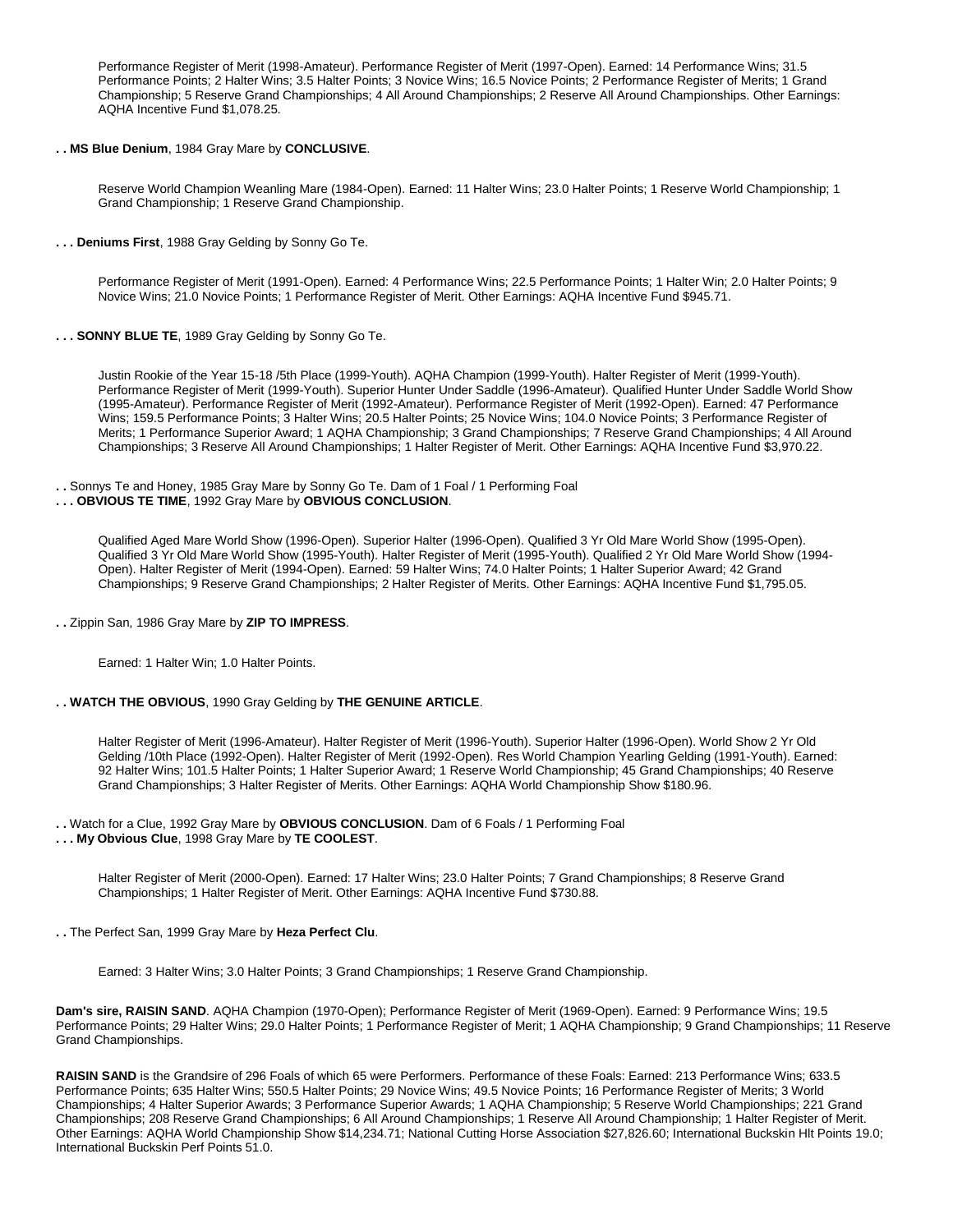**2nd dam**  Pie San's Performance Record. Earned: 7 Halter Wins; 3.0 Halter Points.

Pie San is the Dam of 16 Foals of which 6 were Performers. **+** Patti Pie Dude, 1967 Sorrel Mare by **BLONDY'S DUDE**.

Earned: 6 Halter Wins; 22.0 Halter Points; 1 Grand Championship; 2 Reserve Grand Championships.

**. .** Two Eyed Patti Pie, 1973 Sorrel Mare by **TWO EYED JACK**.

Earned: 6 Halter Wins; 28.0 Halter Points; 1 Grand Championship; 1 Reserve Grand Championship.

**. . .** Mr Diamond Pat, 1980 Sorrel Gelding by Mr Diamond Dude.

Earned: 1.0 Performance Points.

**. . .** Two Diamond Jack, 1981 Sorrel Gelding by Mr Diamond Dude.

Earned: 1.0 Performance Points.

**. . . Zans Patty Jack**, 1982 Sorrel Mare by **ZAN PARR BAR**.

Performance Register of Merit (1986-Open). Earned: 12 Performance Wins; 47.0 Performance Points; 4 Halter Wins; 6.0 Halter Points; 1 Performance Register of Merit; 1 Reserve Grand Championship.

**. . .** Miss Jackie Zan, 1984 Sorrel Mare by **ZAN PARR BAR**.

Earned: 3 Halter Wins; 1 Reserve Grand Championship.

**. .** Two Eyed Judge, 1974 Sorrel Stallion by **TWO EYED JACK**.

Earned: 3 Halter Wins; 1.0 Halter Points; 1 Grand Championship; 2 Reserve Grand Championships.

**. .** Jacks Patti Cake, 1975 Sorrel Mare by **TWO EYED JACK**.

Earned: 4.0 Halter Points.

**. .** Disco Dean, 1978 Sorrel Stallion by **THE SILVER DUDE**.

Earned: 6 Halter Wins; 3.0 Halter Points; 7 Reserve Grand Championships.

**. .** Foxy Fax, 1980 Sorrel Stallion by **TRIPLE FAX**.

Earned: 2 Halter Wins; 1.0 Halter Points; 2 Grand Championships.

**. .** Kalico Pie, 1985 Sorrel Mare by **KALIMAN**. Dam of 5 Foals / 5 Performing Foals **. . .** The Style of Dun It, 1990 Sorrel Stallion by Hollywood Dun It.

Earned: 0.5 Performance Points. Other Earnings: National Reining Horse Association \$8,053.35.

**. . .** Kalico Dun It, 1991 Sorrel Mare by Hollywood Dun It.

Earned: 2 Performance Wins; 4.0 Performance Points.

**. . .** Dun Its Kalico Star, 1992 Sorrel Mare by Hollywood Dun It.

Showed in 6 Shows, but There were No Wins or Points Earned.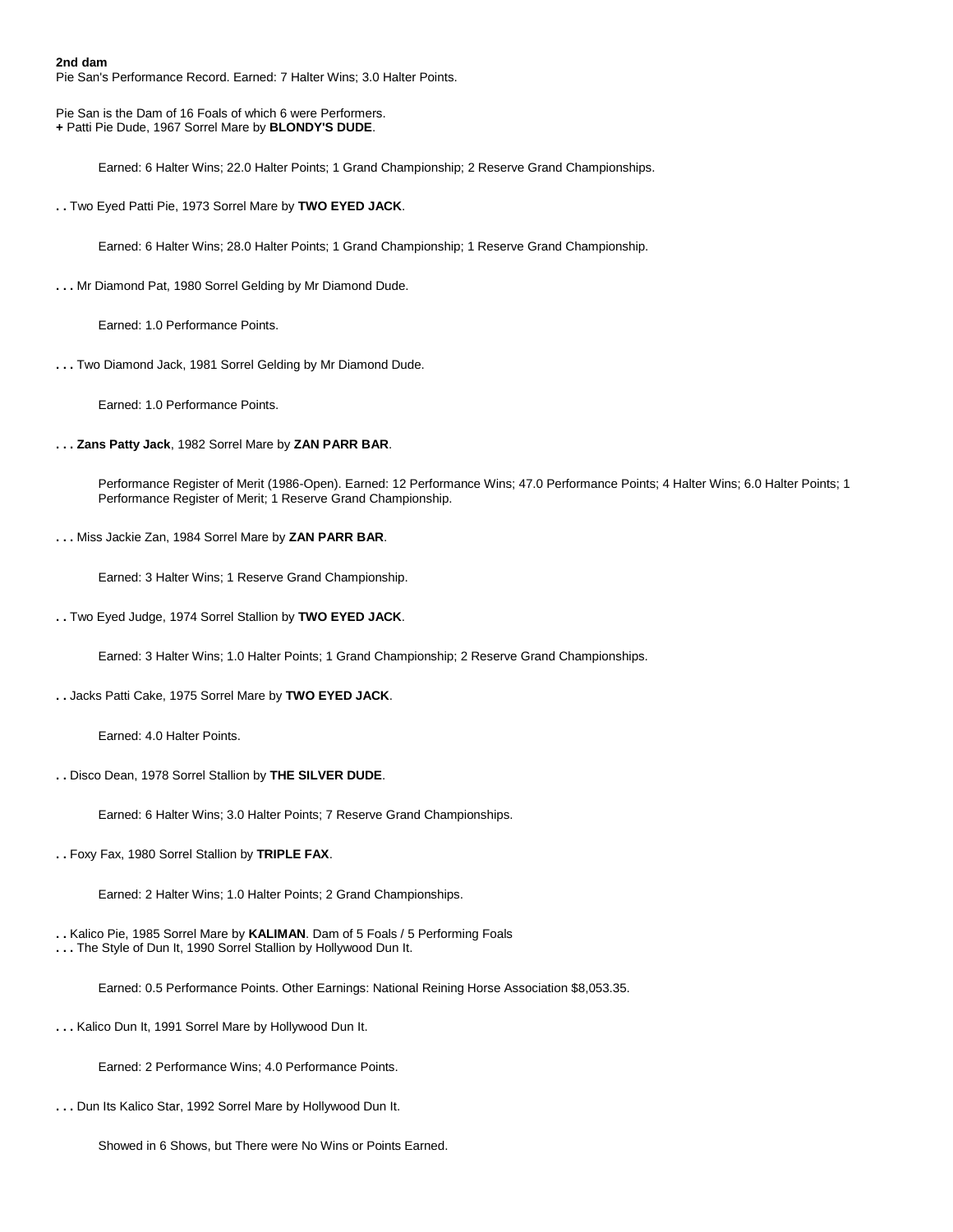**. . .** Dunnits Design, 1993 Sorrel Mare by Hollywood Dun It.

Earned: 2.5 Halter Points; 1 Reserve Grand Championship.

**. . . DUN IT THE HARD WAY**, 1994 Sorrel Mare by Hollywood Dun It.

Qualified Reining World Show (2004-Amateur). Superior Reining (2004-Amateur). Qualified Reining World Show (2003-Amateur). Qualified Reining World Show (2002-Amateur). NRHA Open World Champion (2001-Open). High Point Sr Reining /6th Place (2001- Open). Qualified Reining World Show (2001-Amateur). Qualified Sr Reining World Show (2001-Open). Performance Register of Merit (2001-Amateur). Qualified Sr Reining World Show (2000-Open). Qualified Reining World Show (2000-Youth). Performance Register of Merit (2000-Youth). High Point Jr Reining /8th Place (1999-Open). NRHA Derby Intermediate Open Champion (1999-Open). World Show Jr Reining /3rd Place (1999-Open). Superior Reining (1999-Open). Qualified Jr Reining World Show (1998-Open). Performance Register of Merit (1998-Open). Earned: 16 Performance Wins; 192.0 Performance Points; 3 Performance Register of Merits; 2 Performance Superior Awards. Other Earnings: AQHA World Championship Show \$2,048.22; National Reining Horse Association \$71,079.03.

**+** Gray Pie Dude, 1969 Gray Mare by **BLONDY'S DUDE**.

Earned: 35 Halter Wins; 62.0 Halter Points; 15 Grand Championships; 21 Reserve Grand Championships.

**. .** Silver Pie Too, 1975 Gray Gelding by **ME QUICK TO**.

World Show Yearling Gelding /7th Place (1976-Youth). Earned: 2 Performance Wins; 2.0 Performance Points; 7 Halter Wins; 2.0 Halter Points; 2 Grand Championships.

**. . MS American Pie**, 1976 Gray Mare by **ME QUICK TO**.

Reserve World Champion Yearling Mare (1977-Youth). Earned: 25 Halter Wins; 30.0 Halter Points; 1 Reserve World Championship; 6 Grand Championships; 5 Reserve Grand Championships.

**. . . Stacks Little Lady**, 1992 Gray Mare by **STACCARO**.

Performance Register of Merit (1996-Youth). Earned: 3 Performance Wins; 11.5 Performance Points; 1 Performance Register of Merit.

**. . .** Cmt Ima Cool Te, 1994 Gray Gelding by Cool Mr Te.

Qualified Yearling Stallion World Show (1995-Amateur). Earned: 6 Halter Wins; 7.0 Halter Points; 5 Reserve Grand Championships. Other Earnings: AQHA Incentive Fund \$197.40.

**. .** Mr Pie San, 1978 Gray Stallion by **WATCH JOE JACK**.

Earned: 32 Halter Wins; 27.0 Halter Points; 13 Grand Championships; 7 Reserve Grand Championships.

**. . MR SMALL TOWN JACK**, 1979 Gray Stallion by **WATCH JOE JACK**.

Superior Halter (1982-Open). World Show 2 Yr Old Stallion /9th Place (1981-Open). Earned: 31 Halter Wins; 50.0 Halter Points; 1 Halter Superior Award; 18 Grand Championships; 12 Reserve Grand Championships.

**. . Miss Silver Lining**, 1980 Gray Mare by **GRAY PIE TOO**.

Performance Register of Merit (1983-Open). Earned: 12 Performance Wins; 38.0 Performance Points; 13 Halter Wins; 16.0 Halter Points; 1 Performance Register of Merit; 2 Grand Championships; 1 Reserve Grand Championship.

**. . .** Intimadating Guy, 1985 Gray Stallion by **THE INTIMIDATOR**.

Earned: 2 Halter Wins; 2.0 Halter Points; 3 Reserve Grand Championships.

**. .** Preciousimpressive, 1982 Gray Mare by **IMPRESSIVE**. Dam of 2 Foals / 1 Performing Foal

**. . .** Yes Sir Impressive, 1992 Gray Gelding by **YES SIR LOVE**.

Showed in 6 Shows, but There were No Wins or Points Earned.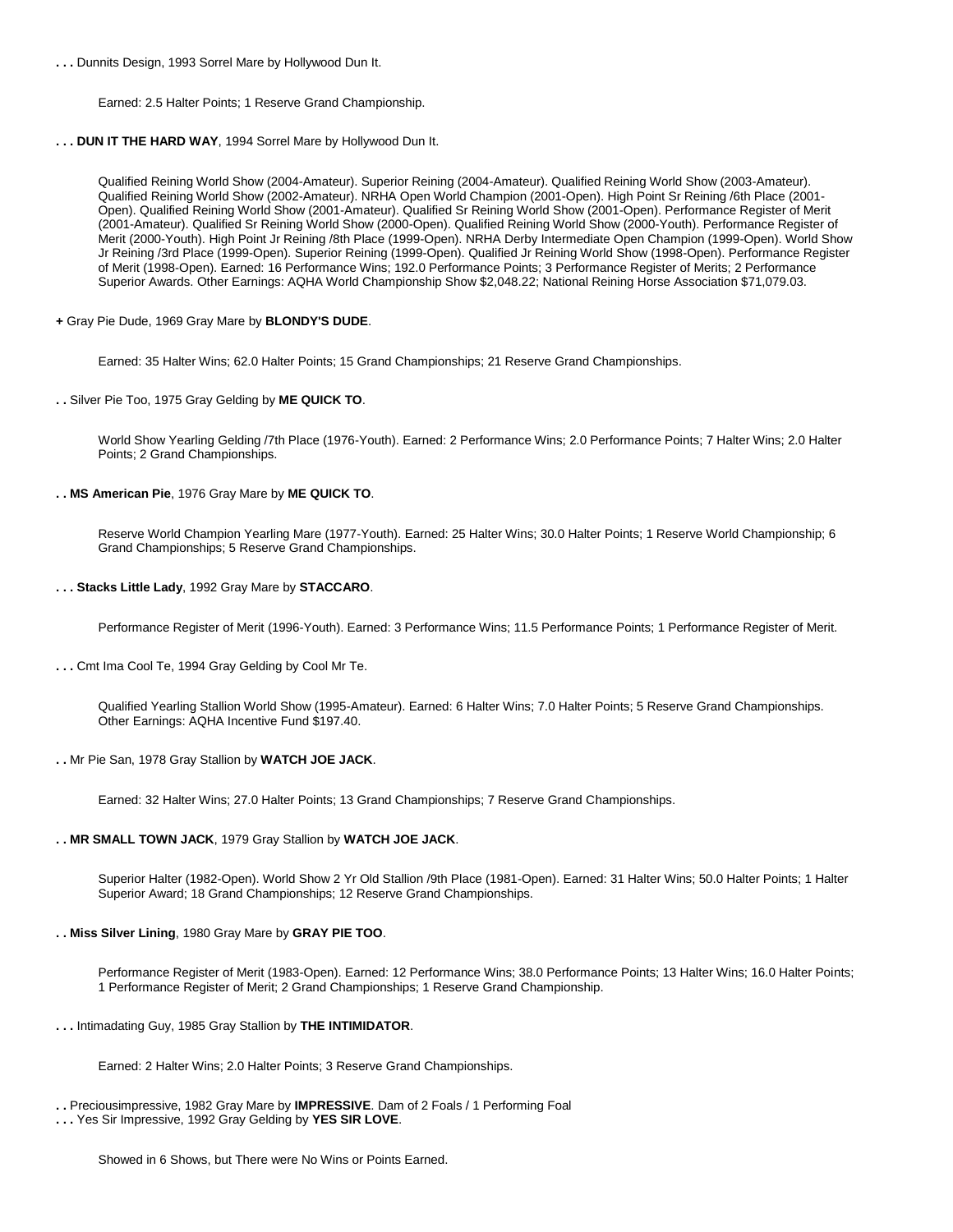**. .** Impressive Always, 1983 Gray Stallion by **IMPRESSIVE**.

Earned: 40 Halter Wins; 33.0 Halter Points; 14 Grand Championships; 21 Reserve Grand Championships.

- **+** Sandi Pie San, 1970 Dun Mare by **RAISIN SAND**. See 1st Dam for Foals.
- **+** Diamond Dude's Pie, 1971 Gray Mare by Mr Diamond Dude. Dam of 11 Foals / 4 Performing Foals
- **. .** ME Quick Pie Gal, 1976 Gray Mare by **ME QUICK TO**. Dam of 8 Foals / 1 Performing Foal
- **. . .** Suzie Pie San, 1980 Gray Mare by Mr Boleo Bar.

Earned: 1 Halter Win; 1 Reserve Grand Championship.

**. .** Missquincydiamond, 1981 Gray Mare by **QUINCY FEATURE**.

Earned: 2 Performance Wins; 2.0 Performance Points; 3 Halter Wins; 1.0 Halter Points; 1 Reserve Grand Championship.

**. . . Decks Feature Star**, 1987 Gray Gelding by **DECK OF STARS**.

Performance Register of Merit (1996-Youth). Earned: 94 Performance Wins; 43.5 Performance Points; 11 Halter Wins; 2.0 Halter Points; 48 Novice Wins; 19.5 Novice Points; 1 Performance Register of Merit; 4 Reserve Grand Championships; 17 All Around Championships; 9 Reserve All Around Championships.

- **. .** Quincy Diamond Pie, 1982 Gray Mare by **QUINCY FEATURE**. Dam of 10 Foals / 2 Performing Foals
- **. . .** Diamonds in the Sky, 1986 Gray Mare by The Promoter.

Earned: 2 Novice Wins; 1.5 Novice Points.

**. . .** Give Me That Wink, 1994 Gray Mare by Mr Flashy Lad.

Earned: 7 Performance Wins; 8.0 Performance Points; 2.5 Halter Points; 13 Novice Wins; 17.5 Novice Points; 1 All Around Championship.

**. .** Sheza Promoter, 1983 Gray Mare by The Promoter.

Showed in 1 Show, but There were No Wins or Points Earned.

**. . Pros Joe Montana**, 1984 Gray Gelding by The Promoter.

Performance Register of Merit (1987-Amateur). Earned: 1 Performance Win; 24.5 Performance Points; 1 Novice Win; 2.5 Novice Points; 1 Performance Register of Merit.

**. .** Ima Promotin Dude, 1987 Gray Gelding by The Promoter.

Earned: 12 Performance Wins; 5.5 Performance Points; 1 Halter Win; 6 Novice Wins; 4.5 Novice Points.

**+** Mr Strawberry Pie, 1973 Sorrel Stallion by **DOUBLE L STRAW**.

Earned: 6 Halter Wins; 6.0 Halter Points; 4 Grand Championships; 4 Reserve Grand Championships.

#### **+ STRAW CLEMENTINE**, 1974 Sorrel Mare by **DOUBLE L STRAW**.

High Point Halter Mare /5th Place (1977-Youth). Superior Halter (1976-Open). Earned: 79 Halter Wins; 140.0 Halter Points; 1 Halter Superior Award; 32 Grand Championships; 9 Reserve Grand Championships.

**. .** Im a Straw Gal, 1981 Sorrel Mare by Poppers Gold.

Earned: 3 Halter Wins.

**. . .** Im a Jessie Reed, 1994 Sorrel Mare by Captain R Reed.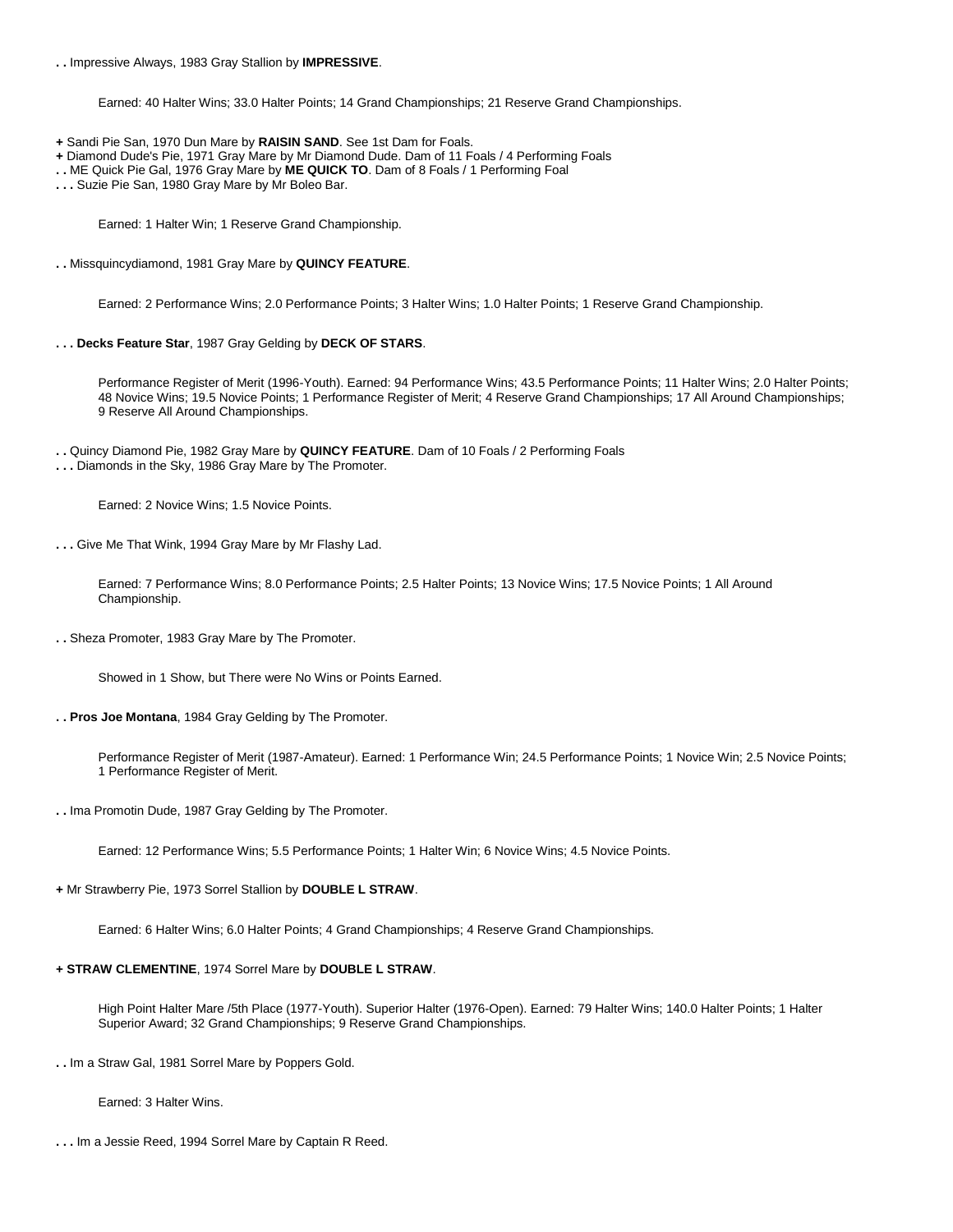Showed in 1 Show, but There were No Wins or Points Earned.

**. . .** Roman Straw Gal, 1996 Sorrel Gelding by Super Roman Reed.

High Point Intl Halter 3 Yr Old Gelding (1999-Open). Qualified 3 Yr Old Gelding World Show (1999-Open). High Point Intl Halter 2 Yr Old Gelding (1998-Amateur). High Point Intl Halter 2 Yr Old Gelding (1998-Open). Qualified 2 Yr Old Gelding World Show (1998-Open). Earned: 1 Performance Win; 0.5 Performance Points; 27 Halter Wins; 10.0 Halter Points; 6 Grand Championships; 7 Reserve Grand Championships.

**+** Double L Becky, 1975 Sorrel Mare by **DOUBLE L STRAW**. Dam of 3 Foals / 1 Performing Foal **. .** Smokeys Star, 1980 Sorrel Gelding by **SMOKEY DUSTER TOO**.

Earned: 3 Performance Wins; 3.0 Performance Points.

**+** Panama Straw, 1976 Sorrel Gelding by **DOUBLE L STRAW**.

Earned: 24 Halter Wins; 18.0 Halter Points; 6 Grand Championships; 10 Reserve Grand Championships.

- **+** Gray Pie Gal, 1977 Gray Mare by **DOUBLE L STRAW**. Dam of 3 Foals / 1 Performing Foal
- **. .** Kokomo Rouge, 1981 Gray Gelding by **Skip Rouge**.

Earned: 4 Halter Wins; 3.0 Halter Points; 1 Grand Championship; 1 Reserve Grand Championship.

**+** Pie San Straw, 1980 Bay Mare by **DOUBLE L STRAW**. Dam of 7 Foals / 3 Performing Foals

**. .** Vantages Lucky Chip, 1991 Bay Stallion by **Lucky Go Vantage**.

Showed in 5 Shows, but There were No Wins or Points Earned.

**. .** Walk With Me, 1992 Bay Mare by **Lucky Go Vantage**.

Showed in 1 Show, but There were No Wins or Points Earned.

**. . .** Walking Cool, 1996 Bay Gelding by Might Te Cool Star.

Showed in 6 Shows, but There were No Wins or Points Earned.

**. . .** The Phenomenal Kid, 1998 Bay Stallion by The Phenomenal.

Earned: 4 Halter Wins; 5.5 Halter Points; 2 Grand Championships; 2 Reserve Grand Championships. Other Earnings: AQHA Incentive Fund \$171.99.

**. . . The Phenomenal Star**, 1999 Bay Stallion by The Phenomenal.

Qualified Yearling Stallion World Show (2000-Open). Halter Register of Merit (2000-Open). Earned: 12 Halter Wins; 14.5 Halter Points; 2 Grand Championships; 9 Reserve Grand Championships; 1 Halter Register of Merit. Other Earnings: AQHA Incentive Fund \$453.42.

**. .** Docs Doublestraw 001, 1997 Bay Gelding by Baldys Hotrod.

Earned: 8 Novice Wins.

#### **3rd dam**

Pie's Red Gal's Performance Record. Showed in 2 Shows, but There were No Wins or Points Earned.

Pie's Red Gal is the Dam of 13 Foals of which 8 were Performers.

**+** Pie San, 1963 Gray Mare by Judge Garvin. See 2nd Dam for Foals.

**+** Judge's Piesan, 1964 Sorrel Mare by Judge Garvin.

Earned: 37 Halter Wins; 31.0 Halter Points; 3 Grand Championships; 6 Reserve Grand Championships.